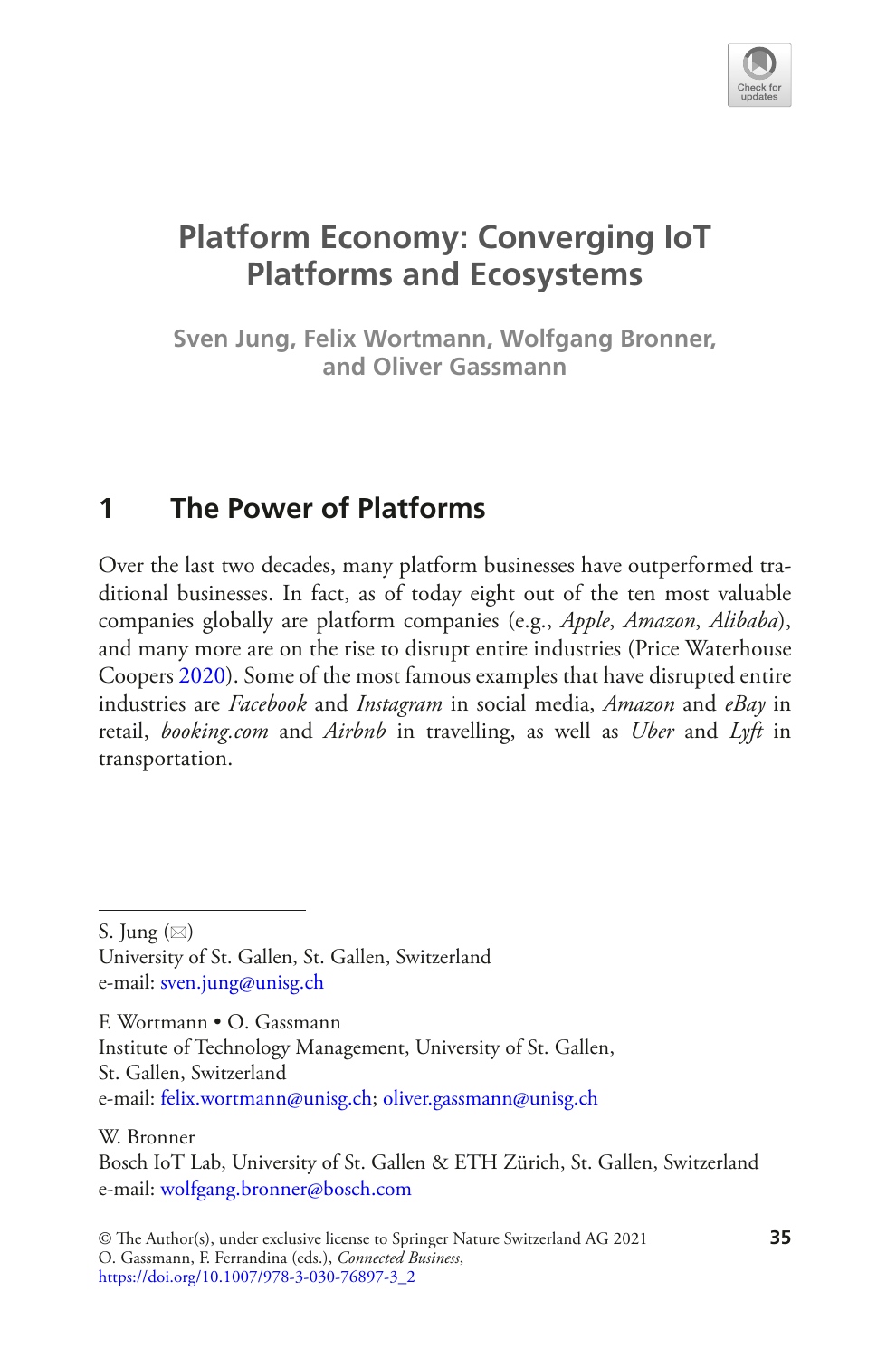The success of these companies is heavily based on network effects, i.e., an increased number of users leading to a higher value of the platform (Rochet and Tirole [2003\)](#page-18-1). Compared to traditional businesses, platforms can scale much faster and more easily. This is because platforms often do not build or own any assets (e.g., apartments in the case of *Airbnb*) but instead provide the infrastructure that enables value-creating interactions between users (interactions between apartment owners and travellers in the case of *Airbnb*) (Parker et al. [2016](#page-17-0)). The success of platforms makes it almost inevitable for a manager to engage in the platform economy or as an entrepreneur to think about building a platform venture from scratch. But how do their underlying mechanisms work? How do the concepts of ecosystem and platform relate? And are platforms only for digital players? What is the impact of platforms on the physical world and the Internet of Things (IoT)?

While the digitalization made many platforms possible, early traits of platform thinking have already existed before. For example, car manufacturers like *Volkswagen* or camera manufacturers like *Nikon* have utilized platform thinking in their product development. While each camera model consists of a few unique features, most components are based on an underlying technology platform that is shared among all models. This type of platform is referred to as an "internal platform" (Gawer and Cusumano [2014](#page-17-1)) with the primary goal to make production more efficient.

However, when we talk about today's leading platforms—the *Amazon*s, *Apple*s, or *Airbnb*s—we usually have a diferent platform concept in mind. Tech companies like *Microsoft* or *Intel* were one of the frst to utilize platform thinking for their business model. But what was so diferent compared to a traditional, pipeline business model? With *Microsoft* Windows, *Microsoft* developed an operating system and a platform that was open for external software companies to build complementary applications on top of Windows (ibid.). In comparison to a pipeline business where companies seek to optimize their internal value chain, *Microsoft* optimized its ofering so that other companies, i.e., third-party software companies, could complement its own ofering. Shifting value creation from the inside to the outside gave *Microsoft* Windows a competitive advantage in the years to follow, as numerous complementary software solutions were developed. The Windows platform was able to scale faster because *Microsoft* did not have to create all the competitive assets, such as complementary applications, but instead drew value from external resources (van Alstyne et al. [2016](#page-18-2)). This, in turn, benefited the adoption of Windows in the early years, making it the leading operating system in turn, *Apple*'s operating system was left behind in the beginning, as they only opened up to external developers much later (Zhu and Iansiti [2019](#page-18-3)).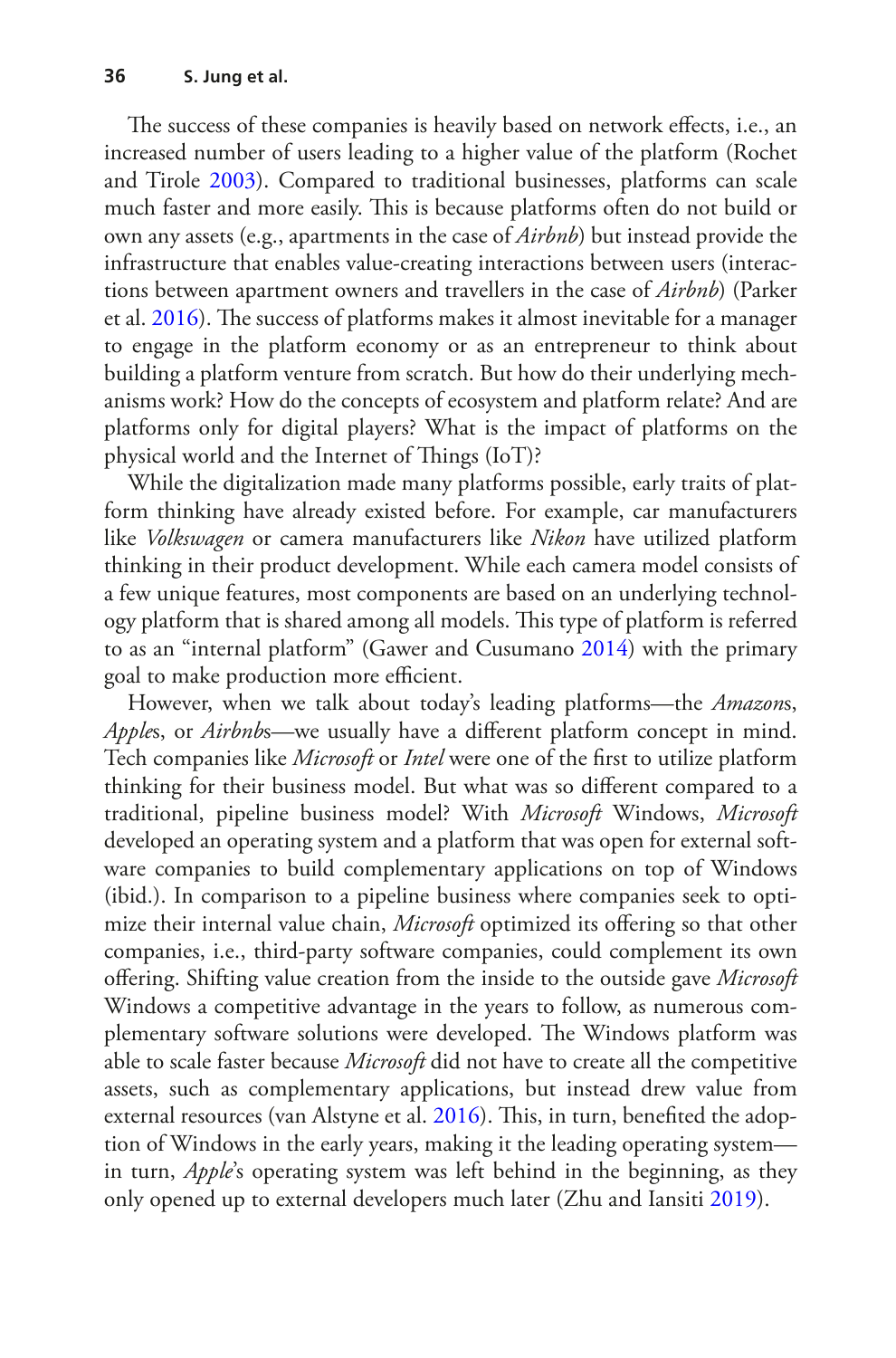Although there are diferent perspectives on platforms, there are three characteristics that are fundamental to a platform business (Parker et al. [2016](#page-17-0)):

- 1. Platforms are intermediaries that bring two or more sides of a market (customer groups) together.
- 2. Platforms provide infrastructure and rules that facilitate transactions between the sides (transaction platforms like *eBay*) and/or enable innovation (innovation platforms like *Microsoft* Windows).
- 3. Platforms are based on network efects.

The value-adding interactions between two or more sides of a market could be of almost any sort. *Airbnb* is bringing hosts and travellers together to facilitate stays, *Amazon* is connecting sellers and buyers together to exchange products, and *Kickstarter* is linking investors and entrepreneurs together to exchange money and bring ideas to live. *WhatsApp* is bringing people together to exchange messages and photos, and *Apple* is bringing app developers and smartphone users together through their App Store.

While platforms can take many forms, network effects are core to platforms. They refer to the dynamic that "the more users who adopt the platform, the more valuable the platform becomes to the owner and to the users because of growing access to the network of users and often to a growing set of complementary innovations" (Gawer and Cusumano [2014](#page-17-1)). Due to a lack of network efects, many online stores, such as simple fashion online stores, are often incorrectly portrayed as platform businesses. Similarly, *Amazon* started as an online merchandiser selling books via an online shop and not as a platform business. It was only by transforming the online store to an open marketplace with third-party vendors joining that *Amazon* became the thriving platform we know of today.

Network effects are not only a distinguishing feature of any platform business but one of the features that make platform companies so successful (Rochet and Tirole [2003](#page-18-1)). However, there can also be negative network efects that should not be neglected. In general, network efects can be divided into direct and indirect effects (see Fig. [1\)](#page-3-0).

Indirect network effects (1) refer to network effects between the different sides of the platform. The value for one side increases/decreases if an additional user from the other side joins the platform. For instance, in the case of *Amazon*, additional sellers lead to a larger product ofering which attracts more buyers on the other side. Vice versa, more buyers lead to an increased demand which attracts additional sellers to join the platform. This re-enforcing dynamic is essential for all successful platform businesses. The example of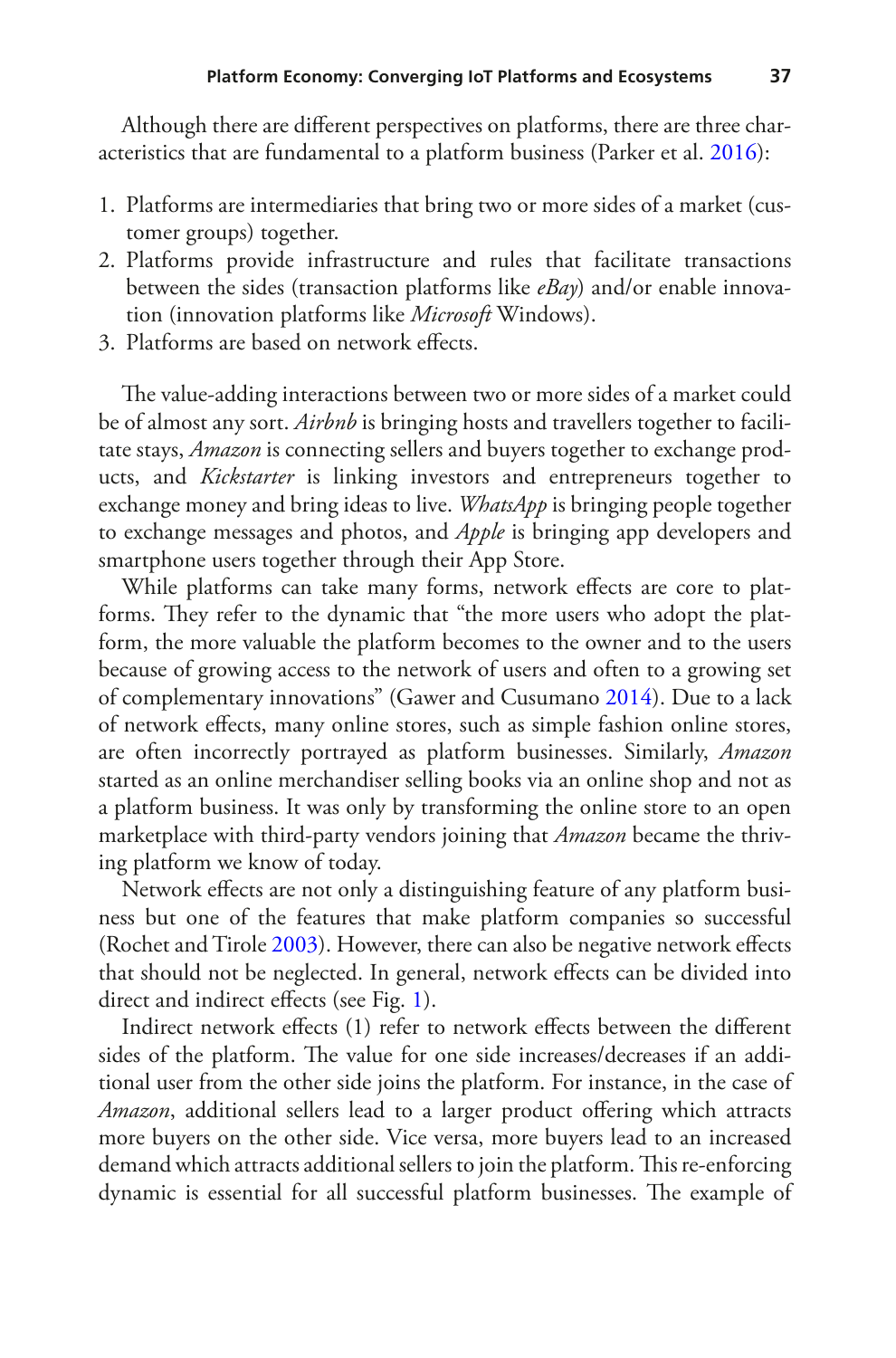<span id="page-3-0"></span>

**Fig. 1** Platform network effects, Parker et al. [\(2016](#page-17-0))

*Amazon* also shows how positive network effects can turn into negative ones if the platform is not well managed. If too many sellers join the platform, at some point, buyers become overwhelmed by the unstructured offering leading to negative, indirect network efects.

In comparison, direct network effects (2) refer to the same side of the platform. The value for one user increases/decreases if an additional user from the same side joins the platform. For instance, in the case of *Amazon*, additional buyers lead to more reviews which, in turn, attract additional buyers onto the platform (positive, direct network efects). If you look at the other side of the platform, additional sellers intensify the competition in the long run, making it less attractive for new sellers to join the platform (negative, direct network efects).

Depending on the platform type as well as the competitive situation, network efects can generate so-called "winner-takes-it-all" platforms. Once the network has exceeded a certain threshold, it becomes enormously difficult for competitors to build a platform in the same segment. Due to the strength of the network, none of the sides would have an incentive to move from the existing to the new platform with the same offering but a weaker network. However, companies systematically overestimate their chances of creating a "winner-takes-it-all" platform. In fact, the platform economy can be characterized through a paradox: Everyone wants to create their own platform. However, network effects often do not unfold. This in turn is the reason why only a few platforms are highly successful and thousands of platform initiatives from corporates and start-ups fail.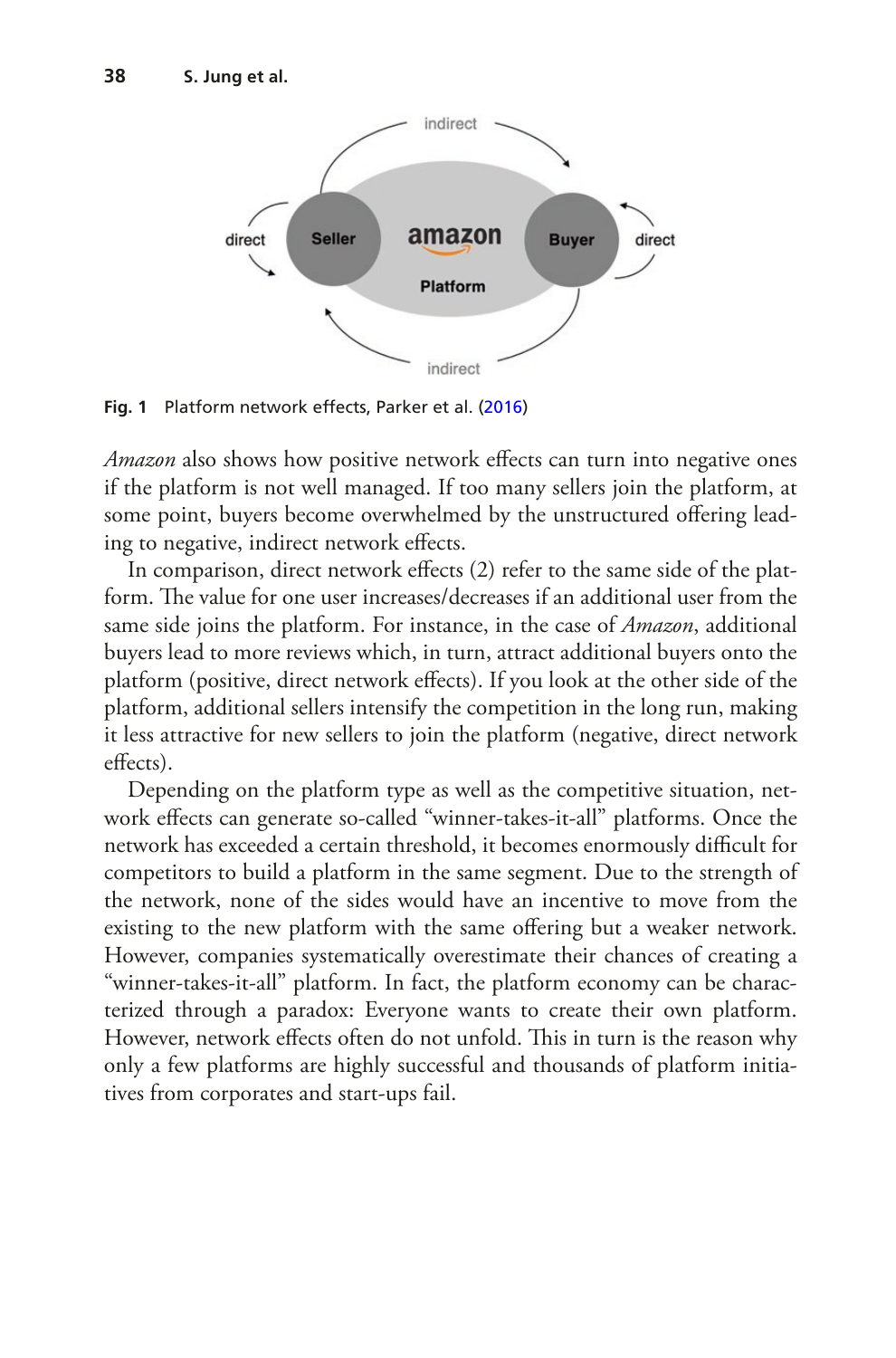### **2 Toward Platform Ecosystems**

Platforms and ecosystems are closely related. But how do the concepts really relate to each other? Does a successful ecosystem need a platform or vice versa? While the term ecosystem has its origins in biology, the term was frst coined in a business context by large corporations such as *Apple*, *Ford*, and *Walmart*, which began to build partnerships beyond industry boundaries. This ecosystem strategy gave them a competitive advantage in comparison to the "lone wolves" in the same market. *Apple* in its early days has been building an ecosystem with at least four industries: personal computers, consumer electronics, information, and communications. However, the early concept of the ecosystem was very broad and included various types of organizations, from suppliers to competitors to generic stakeholders (Iansiti and Levien [2004\)](#page-17-2). The concept has since evolved, particularly in the context of digitization. An ecosystem can be characterized through the following three elements (Adner [2017](#page-17-3)):

- 1. **Common goal:** An ecosystem comprises multiple organizations working toward a common goal.
- 2. **Multi-lateral collaboration:** In an ecosystem, organizations collaborate and complement each other to achieve this common goal.
- 3. **Alignment:** The members of an ecosystem are independent but are being aligned by an orchestrator.
- 4. **Value proposition:** An ecosystem creates a superior or new value proposition for the customer through the aligned efforts.

An ecosystem distinguishes fundamentally from traditional business structures like hierarchical and market-based structures (Jacobides et al. [2018](#page-17-4)). In a hierarchical structure such as a traditional value network, the fnal product is determined by the central company. The central company can determine the suppliers and freely choose how their products are aggregated. This directly afects what and how the customer consumes. In comparison, an ecosystem allows suppliers to become complementors that equally face the endcustomers. The consumer gets empowered and gets to choose what  $product(s)$ to combine and how to consume them. For instance, as an Android user, you can choose which complementary apps to install and combine on your smartphone—compared to the situation where *Google* would pre-defne your smartphone with apps giving you no options. In a market-based structure, there is no alignment (complementarity) between the suppliers and customers can directly consume products from competing suppliers without any type of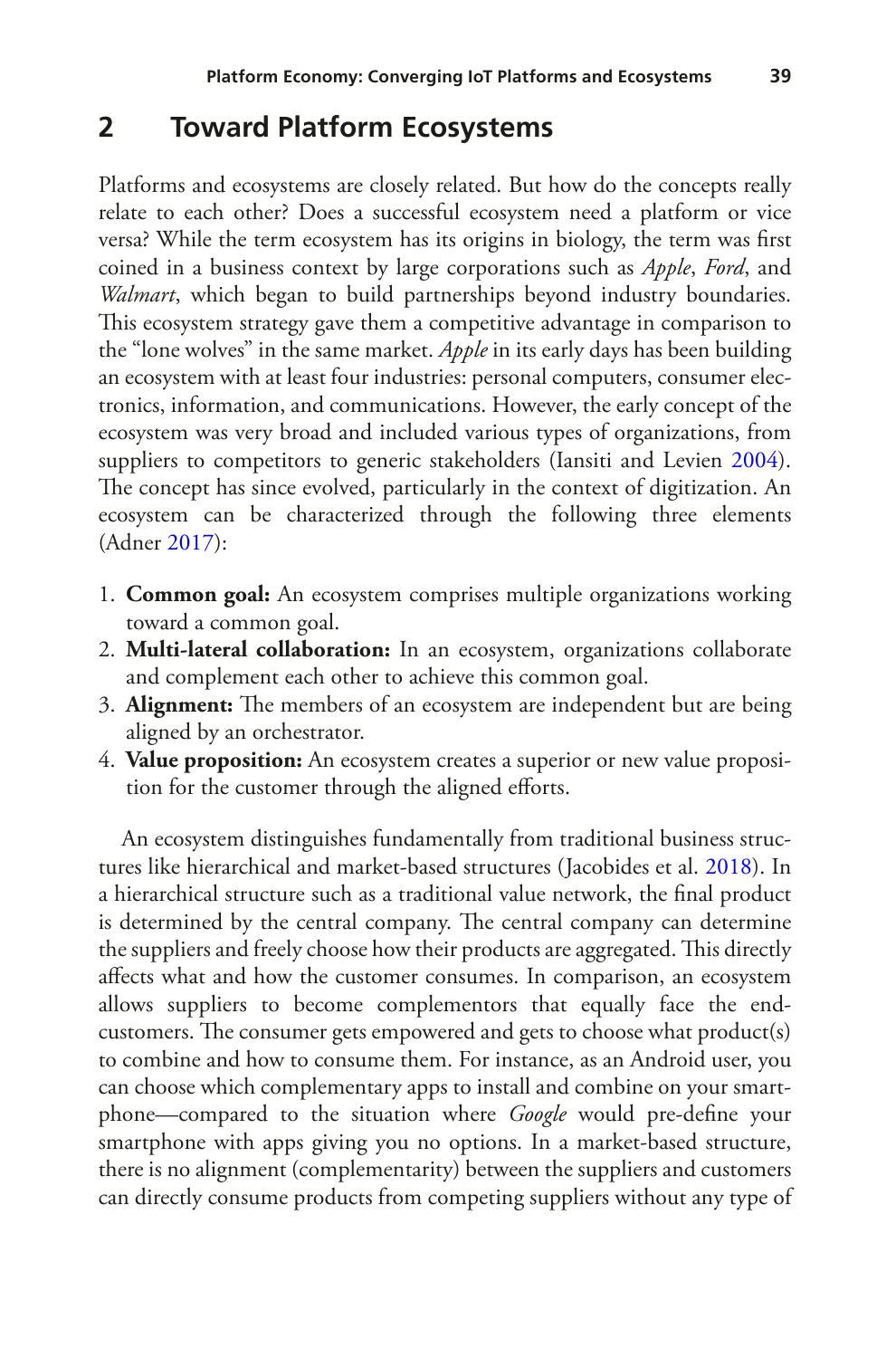intermediary (Jacobides et al. [2018\)](#page-17-4). In comparison, in an ecosystem, an orchestrator aligns the different offerings through common standards or interfaces. Here the concepts "ecosystem" and "platform" are often used interchangeably. Platforms also ofer means to establish a standard as a basis for complementary innovations.

- 1. *Nespresso***'s ecosystem:** *Nespresso* was able to create an ecosystem including coffee, capsule producers, and coffee machine manufacturers. These products are naturally complementary and can only be consumed together (unique consumption). In addition, the manufacturers of the complementary products, for example, *Krups* coffee machine and *Dallmayr* coffee capsules, need to develop a special machine and comply with the *Nespresso* capsule standard. This alignment among the producers (unique production) makes *Nespresso* an ecosystem. In contrast, traditional cofee machine and coffee powder manufacturers do not constitute an ecosystem as they are so standardized that they can be produced without any coordination among producers. Other examples of ecosystems are the photovoltaic solar panel industry including panel producers, installation providers, racking producers, or the RunFlat technology for tires including car manufacturers, tire manufacturers, and garages.
- 2. *Apple***'s platform ecosystem:** *Apple*'s smartphone operation system (iOS) and third-party applications is a platform ecosystem as it relies on network effects. The users' utility increases, the more applications are specifically developed for iOS (supermodular consumption). At the same time, it requires an alignment among the complementary producers (unique production). To align, *Apple* provides interfaces in form of software development kits (SDKs) upon which external developer can develop complementary applications. While *Apple* is in control, the app developers have some degree of autonomy. Another example is *Sony PlayStation* including third-party games.
- 3. *Uber* **and** *eBay* **are pure platforms:** Some platforms do not rely on an ecosystem and distinguish themselves from platform ecosystems. Although they rely on supermodular consumption and therefore gain network effects, production on platforms like *eBay* or *Uber* is very generic. This means there is almost no interdependency among the complementary products and the platform itself. Ultimately, for example, there is no need for coordination between diferent *eBay* sellers and the *eBay* platform itself. Sellers can just upload their products on *eBay* without the need to adjust specifcally to the platform *eBay*. Furthermore, there is no need for sellers to coordinate with each other.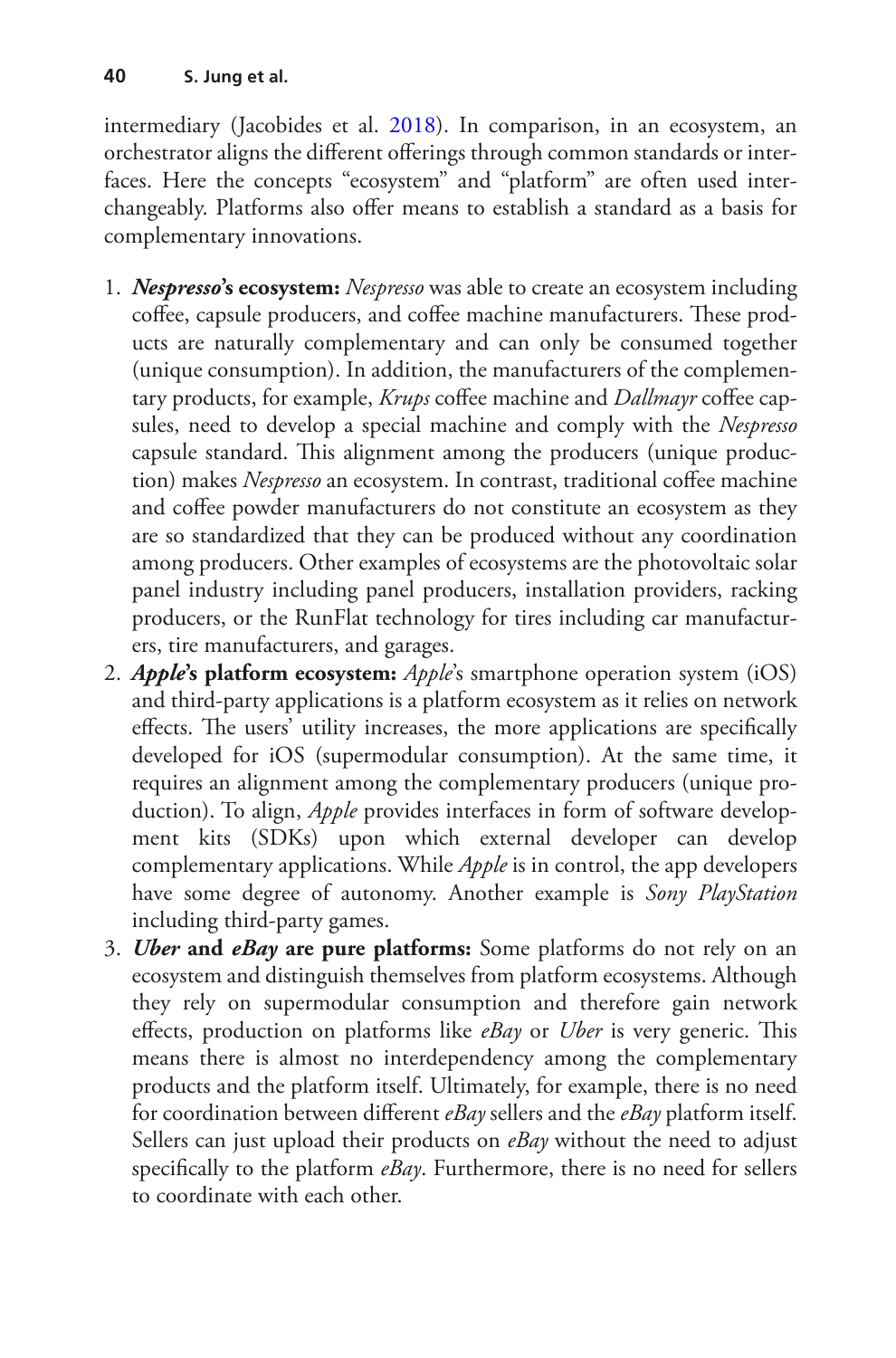The above examples clearly illustrate how the concept of platforms and ecosystem overlap in practice. Nevertheless, the strategic priorities difer: In an ecosystem, the individual partners and the quality of their relationships play an important role. Platforms that are based on an ecosystem need to keep this in mind. They must also invest in the quality of individual partnerships. Transitioning from a platform ecosystem toward a pure platform, the individual partners and its complementary products become less important. Individual complementary products become interchangeable as the number of complementors is growing. Focusing on quantity instead of quality, the objective for a platform owner is to "grow the relevant sides of the market in order to increase value through direct and indirect network externalities" (Adner [2017\)](#page-17-3). Here, the focus is on managing network effects instead of partnerships.

#### **3 Toward Industrial IoT Platforms**

To date, most of the leading platforms are consumer platforms that focus on digital value exchange. However, the platform economy is becoming increasingly important for the B2B segment and companies with a manufacturing background. One of the key enablers of this development is the Internet of Things.

The IoT does not refer to a product or a solution but can be seen as a phenomenon that depicts how technology makes it possible to connect physical products to the Internet. In essence, the IoT aims to connect the physical and digital world. It starts at the product level, where physical devices are equipped with software, sensors, and communication technology that allow products to connect to the Internet. Such smart, connected products enable diferent capabilities, from controlling and monitoring to product optimization and autonomy (Porter and Heppelmann [2014\)](#page-17-5). However, the added value of IoT does not result from connectivity alone but from the many business opportunities that result from smart, connected products. Typically, the value add for the consumer or business is digital and a result of the analysis of data generated by the connected products and/or additional digital services (Fleisch et al. [2014](#page-17-6)).

Smart, connected products also enable companies to shift their focus from internal to external value creation. For instance, manufacturers who connect their products to the Internet can give external companies access to their product data to enable third-party analysis or digital services. Ultimately, smart, connected products open up possibilities for companies from adjacent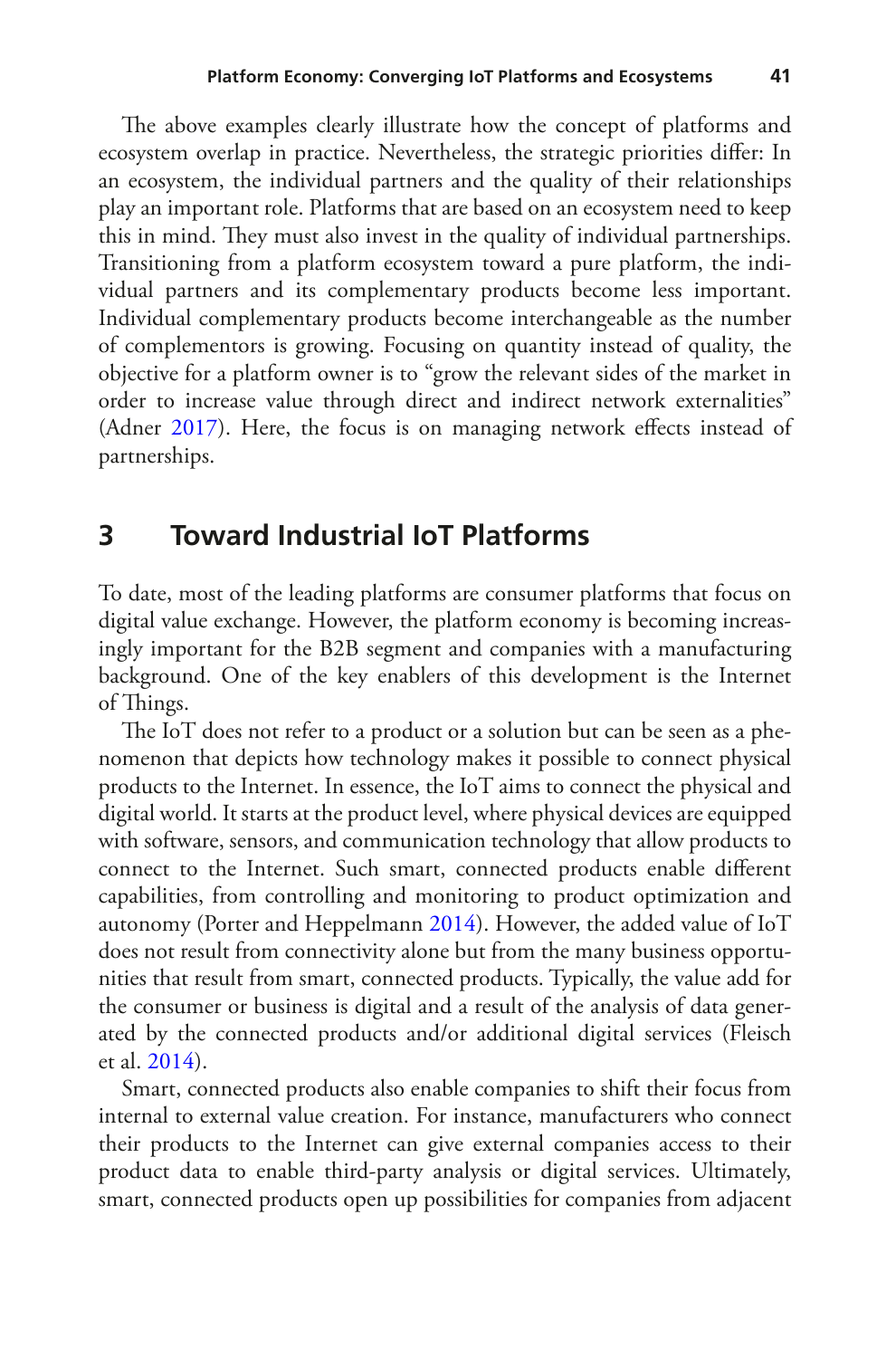industries to collaborate (Iansiti and Lakhani [2014\)](#page-17-7). This is also where platform, ecosystem, and the IoT converge (see Fig. [2](#page-7-0)).

In the agricultural segment, for instance, physical products like tractors are being exceedingly connected with the Internet. These smart, connected products allow farmers to better manage and monitor their feet. Typically, this often starts as a rather closed system (stage 1). There is no extensive platform thinking involved at this stage as this is typically a single initiative by the original equipment manufacturer (OEM) of the tractor. However, as soon as other devices, for example, connected harvesters or felds, are included in this system, an ecosystem is emerging (stage 2). For instance, a farm equipment system is bringing data of diferent systems together. As a user, you only beneft if you use the products together. At the same time, the manufacturers of the diferent machines have to align to enable standardized data exchange. Once external companies are allowed to be integrated into this system to provide value-adding services, such as yield optimization analytics, an IoT platform ecosystem is emerging (stage 3). For instance, a farm management platform brings machine manufacturers with external service providers and farmers together. The more value-added services are on the platform, the more attractive it is for farmers to join the platform and vice versa.

The ability to connect devices to the Internet has created many opportunities for businesses to participate in the platform economy. The example of smart agriculture has already briefy illustrated how platform, ecosystem, and IoT are converging. In fact, many diferent IoT-based platforms are currently emerging. To illustrate the diversity of IoT platforms in practice, it makes sense to distinguish them on the basis of their intended aim: transaction platform, innovation platform, and integration platform (Cusumano et al. [2019\)](#page-17-8).

<span id="page-7-0"></span>

**Fig. 2** The IoT shifting industry boundaries through platform thinking, Porter and Heppelmann [\(2014](#page-17-5))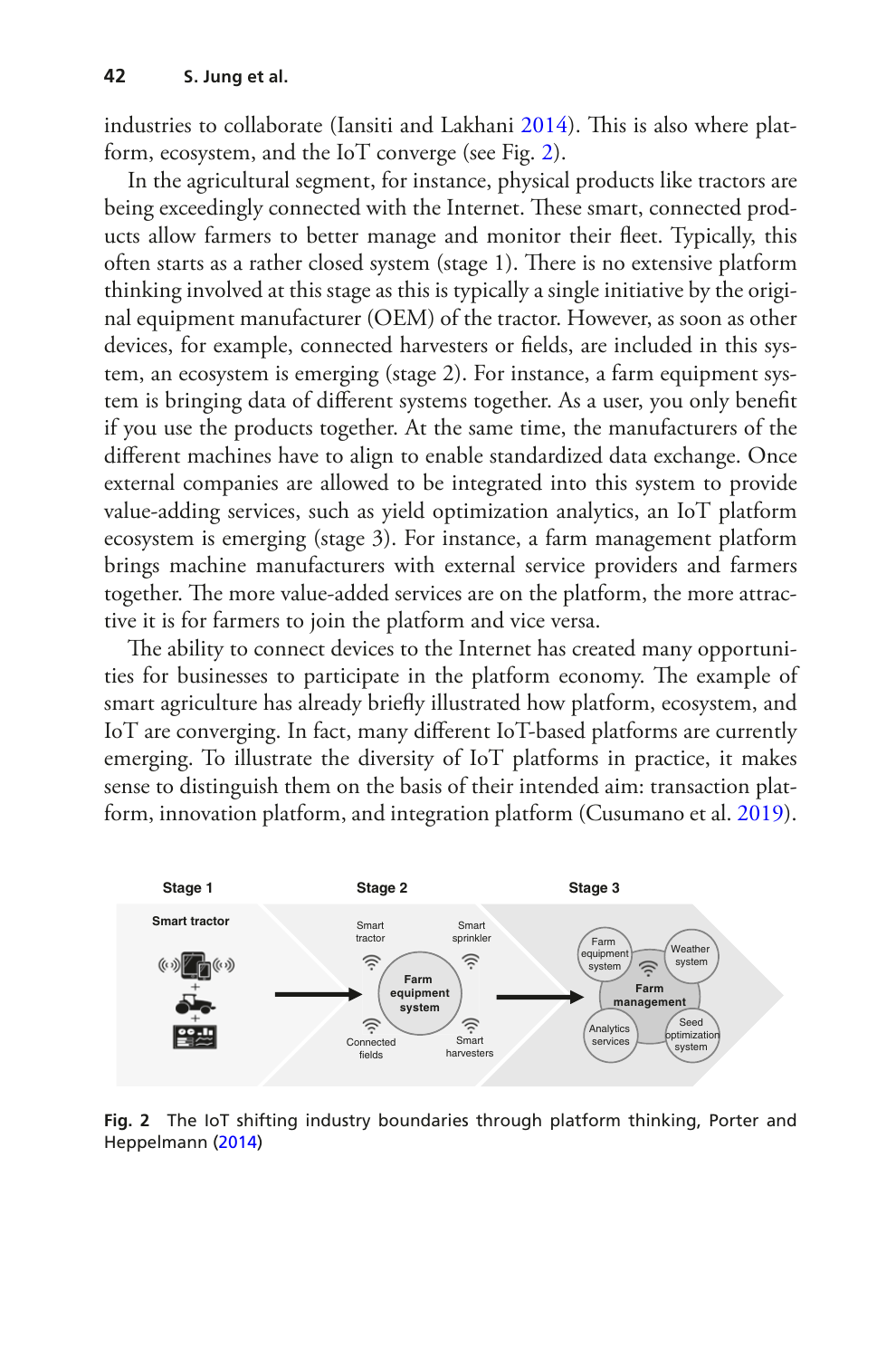#### **4 IoT Transaction Platforms like** *Caruso*

Transaction platforms bring demand and supply sides together to exchange units of value. Many also refer to them as marketplaces (Cusumano et al. [2020](#page-17-9)). The unit of value can vary widely, ranging from physical to digital products and physical to digital services. One of the leading transaction platforms is Airbnb, where "stays" are exchanged as a core value unit. It brings apartment owners (supply side) together with people looking for temporary accommodation (demand side). By orchestrating external resources, i.e., empty apartments, *Airbnb* scaled very quickly. Although not owning any real estate, it has now become one of the leading companies in the travel industry with over seven million accommodations on its platform (Airbnb [2020\)](#page-17-10). A common success factor for all transaction platforms—including *Airbnb*—is the ability to reduce transaction costs and offer consumers greater choice (Cusumano et al. [2020](#page-17-9)). But *Airbnb* also started small. Their strategy was to start in San Francisco and expand further once they had reached a critical mass in this local market. Other examples of leading transaction platforms are the *Amazon* marketplace, *eBay*, *Uber*, *WhatsApp*, and *Snapchat*.

In many industries, data is becoming a core resource for value creation in the future (Chen et al. [2014\)](#page-17-11). IoT also contributes to this development by increasing the number of connected products and, thereby, producing valuable data. The transaction platform *Caruso* takes advantage of this development. Founded in 2017 as an industry-wide initiative, *Caruso* has become a marketplace for IoT-based mobility data (Caruso [2020a\)](#page-17-12). It primarily connects automotive OEMs such as *BMW* or *Mercedes* with companies that want to utilize mobility data. This data can range from basic car information, e.g., battery and engine status, user-based data, e.g., mileage and location, to very specifc data, e.g., crash data (Caruso [2020b](#page-17-13)).

This type of IoT marketplace can enable many new business opportunities (see Fig. [3](#page-9-0)). Traditionally, to offer driving-based insurances, insurance companies had to make bilateral agreements with all car OEMs to access their mobility data. Alternatively, they could install a retroft solution in the insuree's cars to collect the data themselves. Both options are very costly and inefficient making driving-based insurance in many cases unproftable. A marketplace like *Caruso* can reduce these transaction costs significantly and enable use cases that rely on data from various sources. Instead of making bilateral agreements, the insurance providers can directly access mobility data of all major OEMs through the marketplace.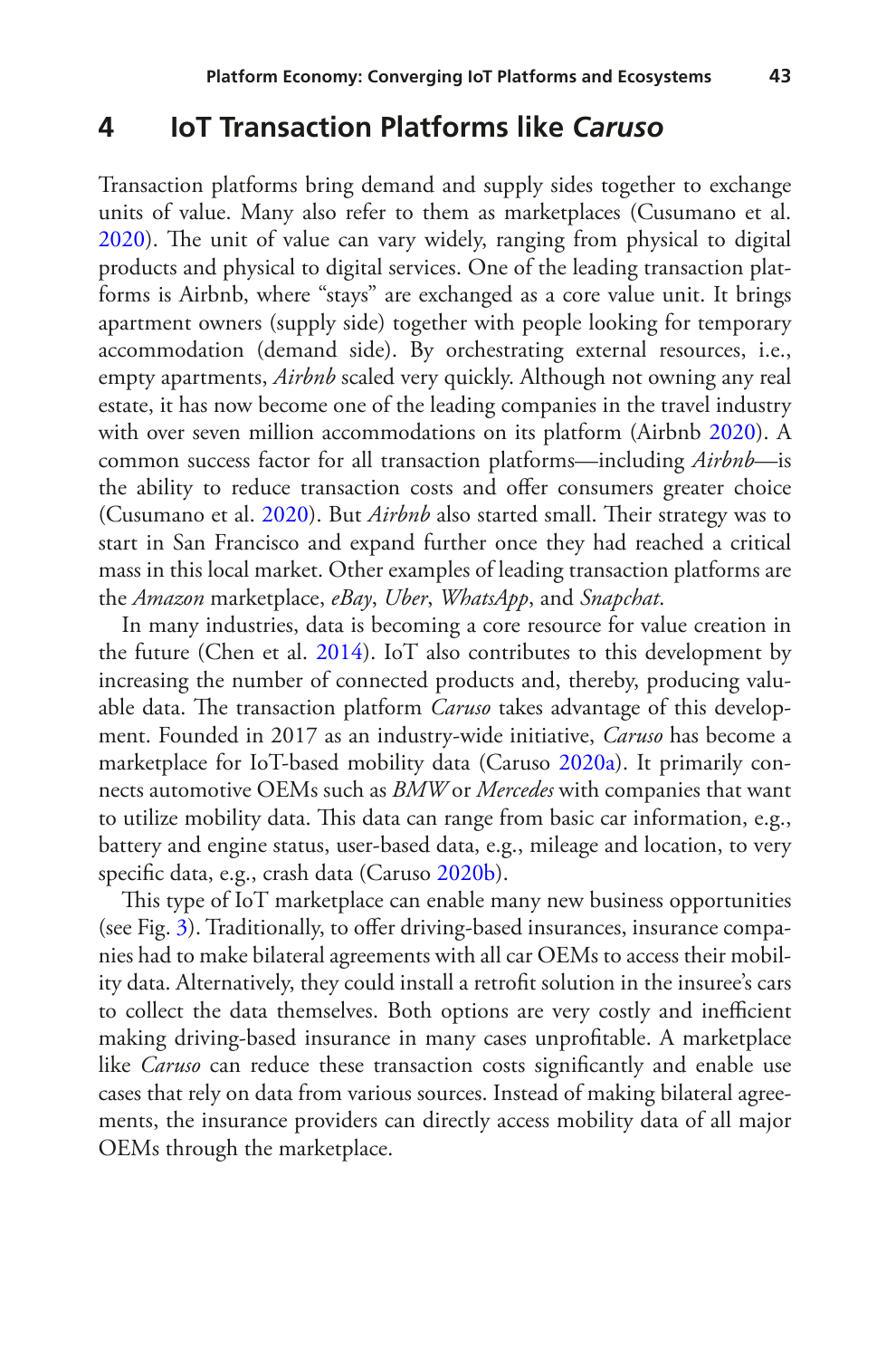<span id="page-9-0"></span>

**Fig. 3** Illustration of a potential use case for *Caruso*, a marketplace for IoT mobility data, author's own illustration

However, network effects are necessary for *Caruso*'s business model to work. Similar to *Airbnb*, the value for data consumers, e.g., insurance company, increases with the number of data providers, e.g., car OEMs. Hence, *Caruso* needs to provide strong incentives for OEMs to join its platform as data providers and to share their (sensitive) mobility data. On the other side of the platform, *Caruso* tries to attract companies that need data for providing valueadding analyses and services. To realize these positive, indirect network effects, *Caruso* relies heavily on standardization and scaling. *Caruso*'s strategy is to focus initially on fagship data providers, such as large OEMs, who, in turn, encourage data consumers to join the platform. Data consumers are additionally incentivized by free offers, e.g., free access for 3 months during the prototyping phase. Afterwards—borrowed from the consumer segment—*Caruso* tries to sell "data subscriptions" (Caruso [2020c\)](#page-17-14).

Although *Caruso* is (so far) limited to mobility data, this type of marketplace for IoT data will play an increasingly important role in the future. In a world where data is becoming a key asset, such a marketplace can facilitate new business models. It can make this valuable and sensitive resource available to smaller actors and share it between producers, complementors, and end-consumers. Nevertheless, one must not forget how difficult it is to coordinate the various parties involved to exchange and use (each other's) data. This also illustrates the relevance of ecosystem thinking in the *Caruso* context, i.e., aligning and coordinating the producers of complementary products. It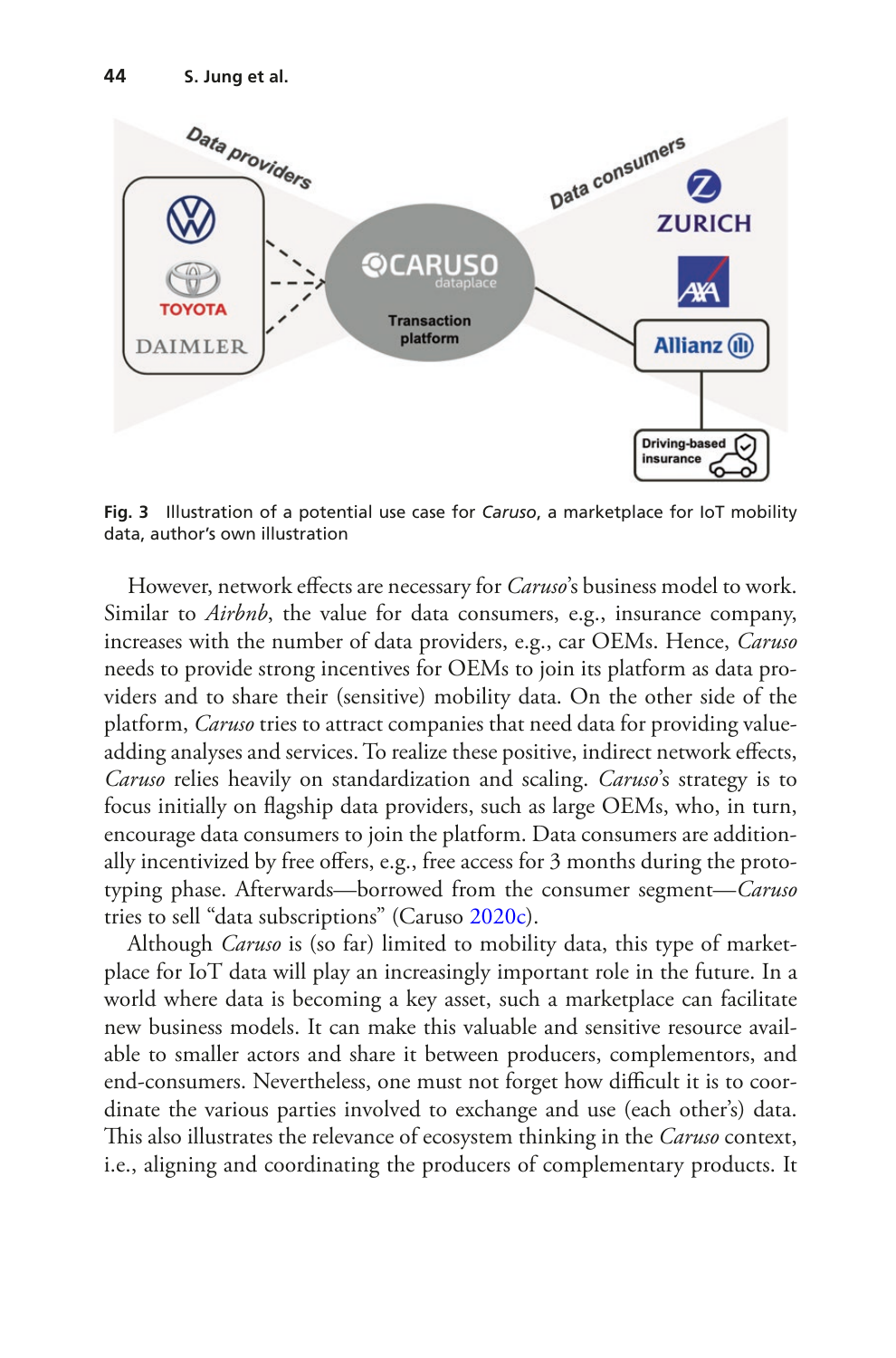is, therefore, no wonder that *Caruso* is not a stand-alone company, but a consortium that began as an industry-wide initiative. Moreover, *Caruso* is still in its infancy, and its future success cannot be taken for granted.

#### **5 IoT Innovation Platforms like** *Bosch* **IoT Suite**

Innovation platforms are "products, services, or technologies developed by one or more frms, and which serve as foundations upon which a larger number of frms can build further complementary innovations" (Gawer and Cusumano [2014](#page-17-1)). One of the leading innovation platforms is the *Apple* operating system for computers (macOS). The operating system forms the basis on which external companies can develop complementary applications. *Apple* tries to orchestrate this innovation by ofering standardized interfaces such as SDKs that support external companies in developing these complementary applications such as *Microsoft* Office. The value and network effect on an innovation platform result from the complementary innovation. The more applications there are, the higher the quality and benefit for the users. This increases the willingness for new users to join the platform, i.e., to buy a notebook with the Macintosh operating system. Vice versa, if more consumers are joining the platform, more software developers are attracted to develop complementary software. Typically, most innovation platforms converge with ecosystems. It is no wonder that further examples of innovation platforms are *Apple* iOS, *Firefox*, *Microsoft* Windows, and *Sony PlayStation*.

In the IoT, platforms cannot only serve as transaction intermediaries, as in the *Caruso* example. They can also offer manufacturers of devices the technology, in form of an innovation platform, to connect their devices to the Internet (see Fig. [4\)](#page-11-0). With the connectivity of the devices, complementary applications, similar to the *Apple* operating system, can be developed. The *Bosch* IoT Suite is a good example for such a case. In its core, it provides software for manufacturers of devices to connect their physical devices with the Internet, collect data, and run analyses (Bosch.IO [2020a\)](#page-17-15). This enables them to monitor and improve their products and services as well as build complementary innovation on top of the IoT platform.

The *Bosch* IoT Suite is based on open source software (Eclipse Foundation [2020](#page-17-16)) and provides, just like macOS, a basis for external developers to efficiently implement IoT applications. Similar to *Apple*, the more developers join the platform, the more applications are created. This, in turn, increases the benefts for the manufacturers of devices and their motivation to join the innovation platform, i.e., to purchase and integrate the IoT Suite. Vice versa,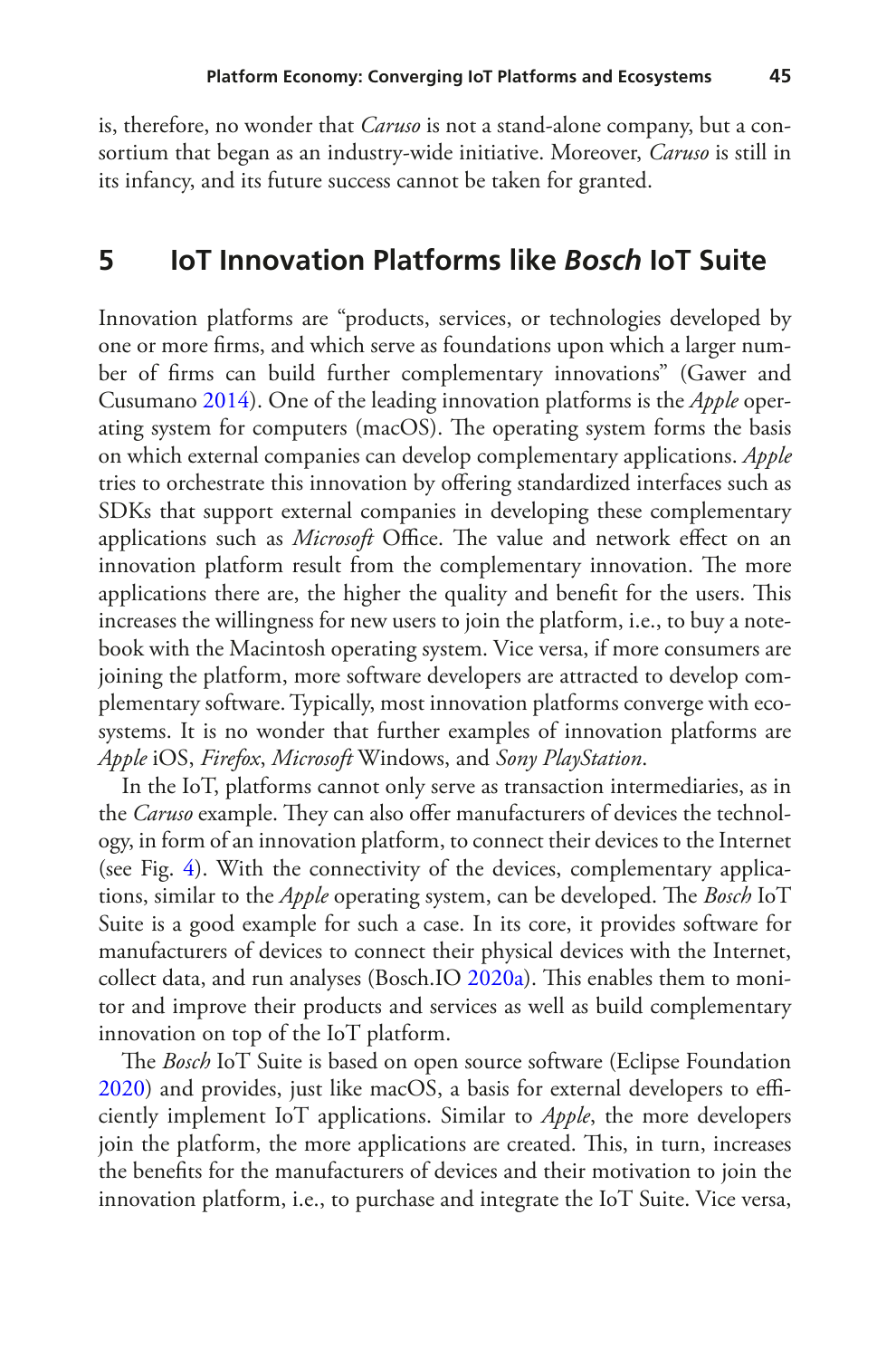<span id="page-11-0"></span>

**Fig. 4** Illustration of the *Bosch* IoT Suite, an IoT innovation platform, author's own illustration

the more IoT Suite users there are, the more developers are attracted. Also, data can be considered an additional driver of network efects in this cycle (Falk and Riemensperger  $2019$ ). The more data is generated via products connected through the *Bosch* IoT Suite, the more attractive it is for the developer to join this platform to develop complementary applications on the basis of existing data assets instead of joining a competitive IoT platform (see also chapter "Bosch IoT Suite: Exploiting the Potential of Smart Connected Products" for the *Bosch* IoT Suite).

Often, network efects known from consumer-based platforms like *Apple* iOS are not as strong in the case of B2B. Reasons are the heterogeneity of the user side, i.e., B2B companies, and the increased complexity for external developers to create complementary applications. Therefore, IoT innovation platforms like the *Bosch* IoT Suite try to provide an additional value with stand-alone applications. Instead of fully relying on complementary applications from the outside, *Bosch*, for instance, ofers IoT solutions for diferent industries itself (Bosch.IO [2020b](#page-17-18)). This approach is also known in the consumer domain. *Apple*, for example, also providers its own macOS office suite with Keynote, Pages, and Numbers.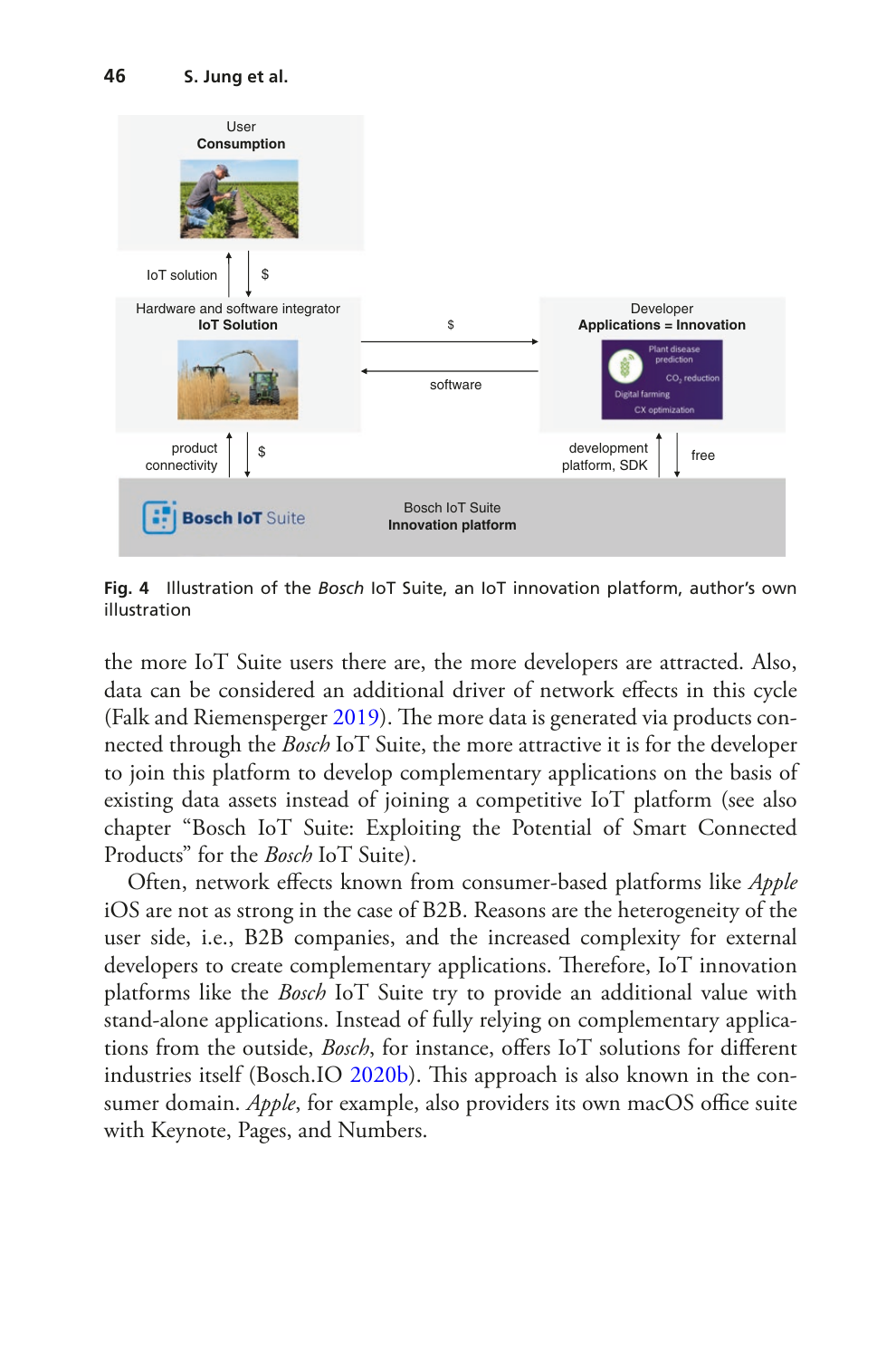#### **6 IoT Integration Platforms like** *SAST*

Integration platforms combine a transaction and innovation platform. Tus, they are often referred to as a hybrid platform (Cusumano et al. [2020](#page-17-9)). *Apple* with its iPhone operating system (iOS) and the App Store can be regarded as one of the most successful integration platforms. On the one hand, *Apple* ofers companies and individuals free SDKs to develop complementary applications (innovation platform). In fact, the iOS operating system has become the foundation for over four million complementary applications (Statista [2020](#page-18-4)). On the other hand, *Apple* brings app developers and users together via the App Store (transaction platform) to exchange apps. This has led to very strong indirect network efects between the two sides of developers and users. Other examples of successful integration platforms are *Salesforce*, *Google Play*, and *Facebook* with its SDKs.

While integration platforms have not yet become mainstream in IoT, there are promising ventures that bring innovation and transaction platform together. One example is *Security and Safety Tings (SAST)*—a German-based start-up that has gone live at the beginning of 2020 (SAST [2020b](#page-18-5)). Its vision is—similar to *Google*—to create an app-store but for IoT-based security camera systems in the B2B segment. Based on the Android Open Source Project (AOSP), they have developed an operating system (see Fig. [5\)](#page-13-0). Manufacturers of security cameras can integrate this OS into their smart, connected devices. *SAST* provides SDKs for its operating system so that external developers can create complementary applications for security systems (innovation platform). Furthermore, *SAST* provides a marketplace (transaction platform) for the developed security camera apps. Users or integrators of security cameras running *SAST* OS can easily download applications from this marketplace in an *Apple* App Store kind of way—and add functionality to their surveillance camera. An exemplary B2B customer with a particularly high need for security is an airport. By purchasing hardware that runs on *SAST* OS, an airport could continuously improve the functionalities of its security cameras and adapt to changing legal requirements. A concrete application example could be AI-based baggage tracking of the owner in case of misplaced baggage on the airport premise or adding ad hoc functions like video-tracking of proper mask protection in the context of the Corona crisis (SAST [2020a\)](#page-18-6).

However, for its vision to work, *SAST* must convince three sides: (1) the hardware manufacturers to implement their OS, (2) the application developers to use their SDKs, and (3) the customers to purchase *SAST* supported hardware. The current strategy is to bring many key market players on board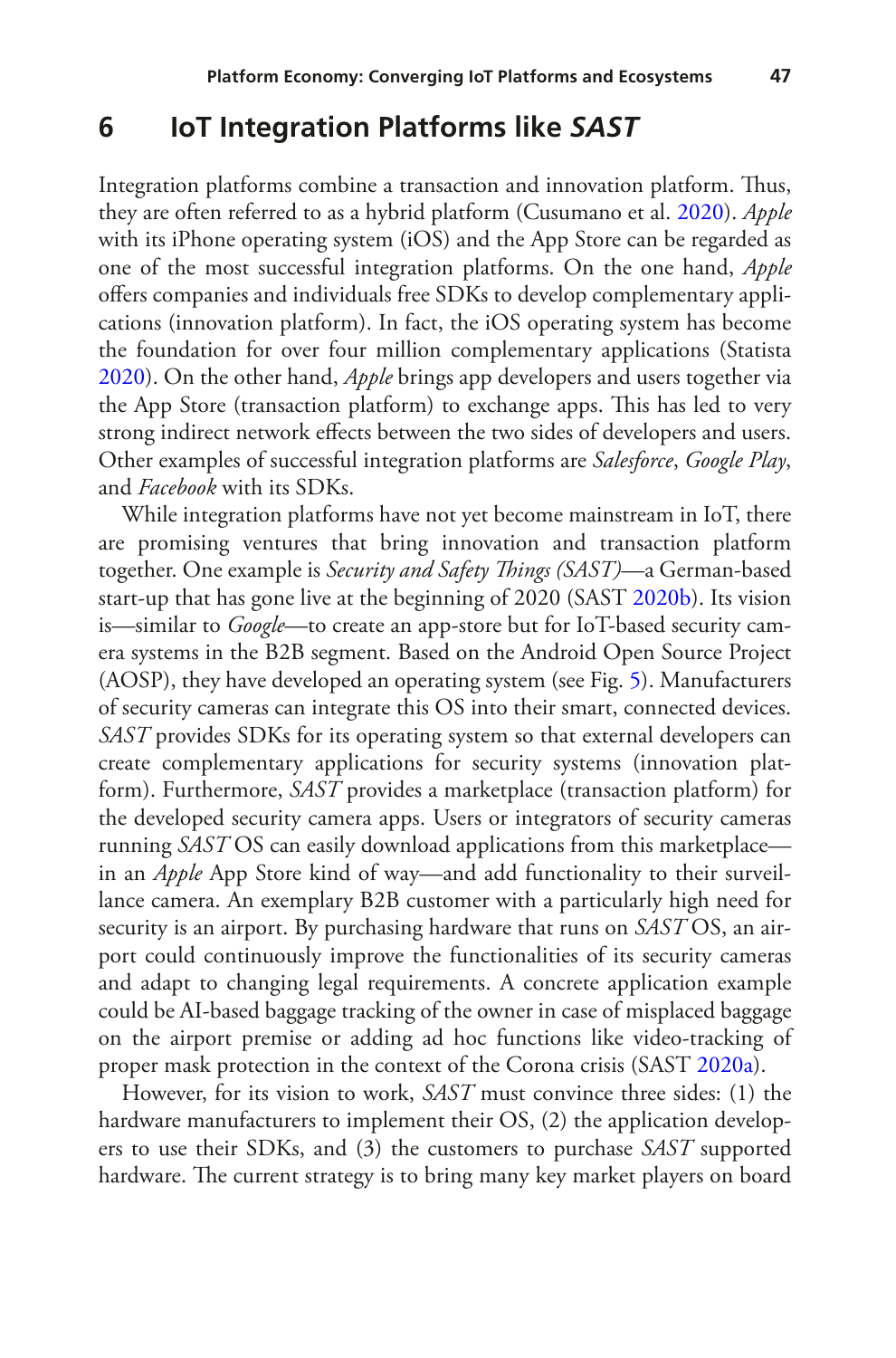<span id="page-13-0"></span>

**Fig. 5** Illustration of *SAST*, an IoT innovation platform and app store for security cameras, author's own illustration

to attract application developers to join as well. The offer of free SDKs and an initial demand will help to motivate application developers to participate. Recently—similar to the Android developer challenge in 2008—*SAST* launched a challenge with a  $3 \times$  EUR 10,000 prize money for the best application (Bartlett [2020\)](#page-17-19). To not inhibit the growth of network efects, *SAST* only charges a transaction fee for the purchase of applications—similar to the Apple App Store.

The indirect network effects of *SAST* can become quite strong as there are three sides. Essentially, if there are more manufactures (1) on the platform, more hardware runs on *SAST* OS which will attract more app developers and more users will potentially buy the hardware. If there are more developers (2), more complementary applications are built which, in turn, will attract more users and manufactures; if the user base is increasing (3), it becomes more attractive for additional manufacturers and app developers to join. However, having launched in 2020, the success of the platform has yet to be demonstrated. Nevertheless, the *SAST* application store already features—a couple of months after launching—72 applications for various use cases in diferent domains (SAST [2020a\)](#page-18-6). The applications range from AI-based intrusion detection for commercial buildings, customer tracking for retail, privacy flters for airports, or livestock counting in agriculture.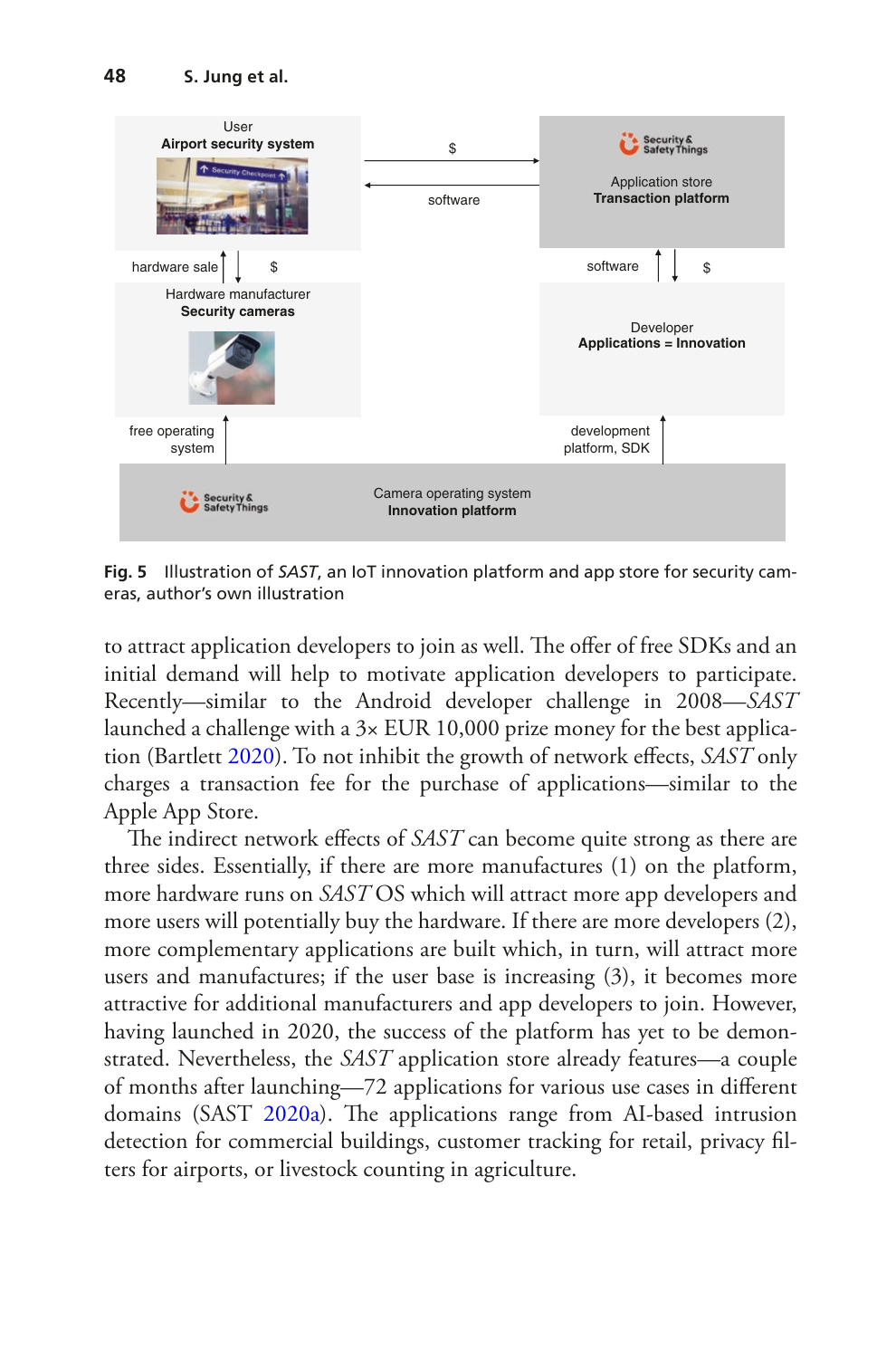#### **7 Learnings from Building Platforms**

The three examples illustrate that platforms in the  $I \circ T$  are particularly useful for making use of data and for enabling value-adding services. In fact, across the three platform types (transaction, innovation, and integration), IoT platforms (ecosystems) are becoming increasingly important. However, they also face unique challenges, in particular, compared to pure digital platforms in B2C, for instance.

Due to the nature of IoT, there is always hardware involved. Hence, platform owners have to understand the underlying physical products and their characteristics very well. For instance, *Caruso* has to deal with the "car" as the main source of shared mobility data. The *Bosch* IoT Suite has to deal with a variety of physical devices with diferent characteristics, from home appliances to special vehicle manufactures, and *SAST* has to understand security cameras and systems. Only in rare cases are platform owners also hardware manufacturers and can therefore already rely on their domain knowledge.

Due to the hardware component and heterogeneity of users, IoT platforms also do not scale as quickly, and network efects on IoT platforms tend to be weaker, especially compared to purely digital platforms like *Airbnb* or *WhatsApp*. On the other hand, data is given a very high priority. It is not just a unit of value exchanged over a platform, such as in the case of *Caruso*. It can also create opportunities for building new platforms, e.g., *Bosch* IoT Suite and *SAST*. In addition, data is becoming a major driver for network effects. In fact, network efects on IoT platforms depend not only on the growth of the two sides of the market but also on the data, as a result of the devices connected, to which the platform has access.

As platforms, ecosystems, and the IoT are converging, one has to think about the implications for their own business. A deeper look at the topic also shows that platforms oftentimes fail. Instead of joining forces with an existing platform to accelerate its network effects and to become the dominating platform, many companies try to establish their own platform leading to a situation where no platform can become successful. We, therefore, want to highlight ten success factors for developing platforms:

1. **Understand the fundamentals of (your) platform business:** Is it really a platform business you are aiming for? What are the network efects and how can you manage them? Or is it an internal technology platform? Regardless of your decision, it is important to fully understand the dynamics and consequences of the transformation from a pipeline to a platform business—even if you are not a platform owner but "only" a complementor.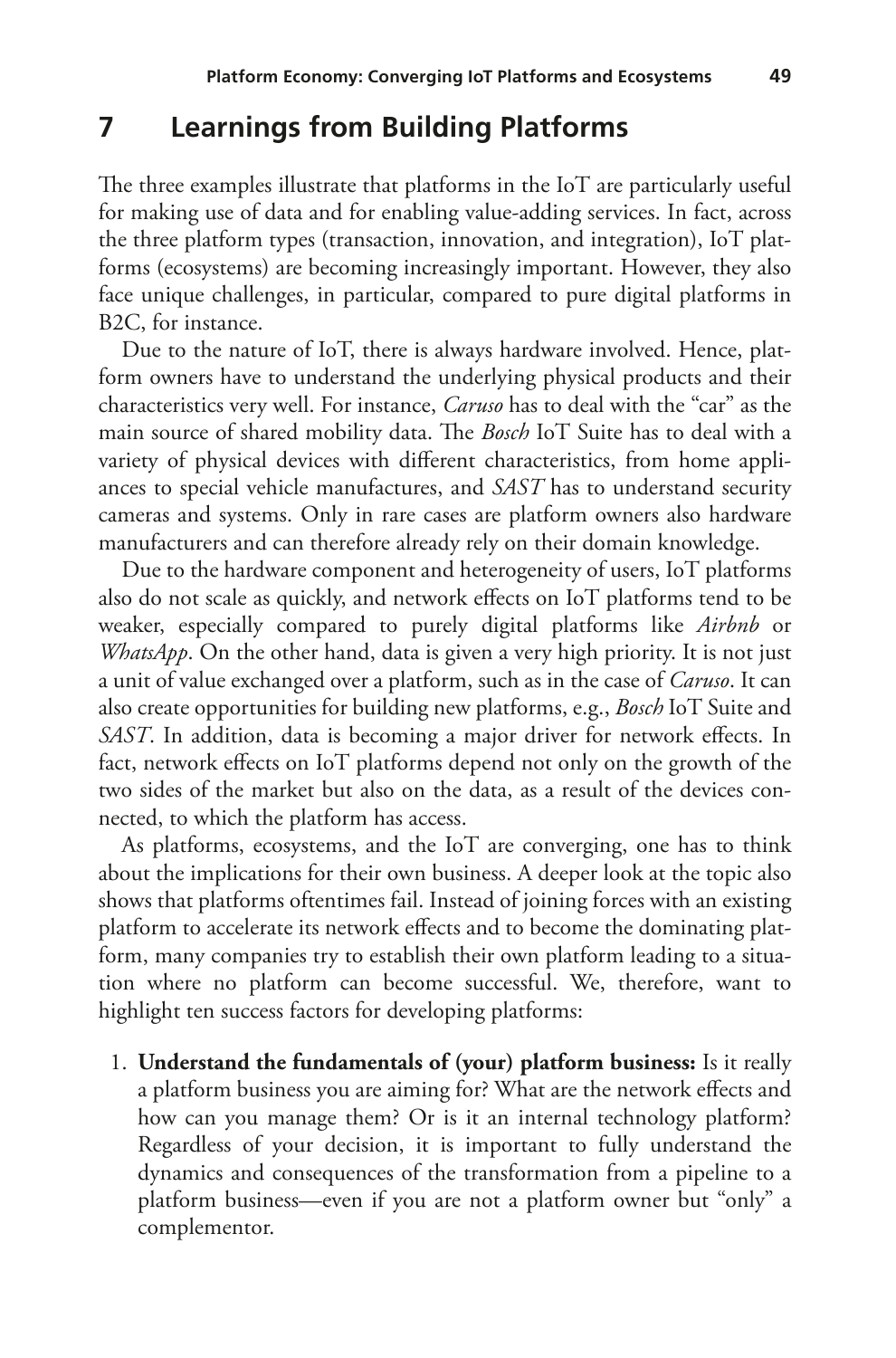- 2. **Do not reinvent the wheel but learn from existing platforms:** Many successful platform businesses have evolved. Utilize existing business model patterns to imitate or adjust them for the sake of your own business model. In particular, brainstorm about what the "core value" and "core transaction" should look like and how each platform participant could beneft from the platform.
- 3. **Consider all strategic paths in the platform economy:** Start with an initial analysis of your industry: Are there platforms in your industry—or in adjacent industries—with the potential to disrupt your business? Are there chances to develop an own platform for your business? Depending on the industry and competitive situation, think about participating as a complementor or as a co-owner. Keep in mind that it does not necessarily always make sense for a company to build its own platform and to become the orchestrator.
- 4. **Strictly focus on the customer journey:** What are the gains and pains of the customer? What are the explicit and hidden requirements of customers and participating partners to join the platform? Users only lock in on a platform if they can expect a superior value proposition. If there is no such promise or if it is not fulflled, the platform will become a zombie: not enough alive to grow and fower.
- 5. **Diferentiate between the purpose of a platform:** Platforms are not just platforms. It is often oversimplifed when success factors for platforms are summarized. Instead, it makes sense to distinguish according to the different platform function: Is it a transaction, innovation, or integration platform? Transaction platforms should be easy and convenient; innovation platforms should offer an attractive development environment and carefully design their openness, e.g., through APIs and SDKs.
- 6. **Tink early about how you can address common challenges of platforms:** Although most challenges are well recognized in theory, history shows that platforms often fail for obvious reasons. It is important to early think about how to address common challenges. In particular, a strategy is needed on how to build network efects, i.e., how to overcome the chicken-and-egg problem, and how your platform can be successfully monetized in the long run.
- 7. **Monitor and manage your platform growth closely:** To establish a sustainable platform business, it is not enough to simply track traditional fnancial KPIs such as revenue. Especially at the beginning it is important to closely track network efects as a key growth driver, e.g., via interaction quality or number of users. The most successful platform companies go even further and carefully monitor and manage negative network efects. They should not be neglected, as they can potentially lead to a negative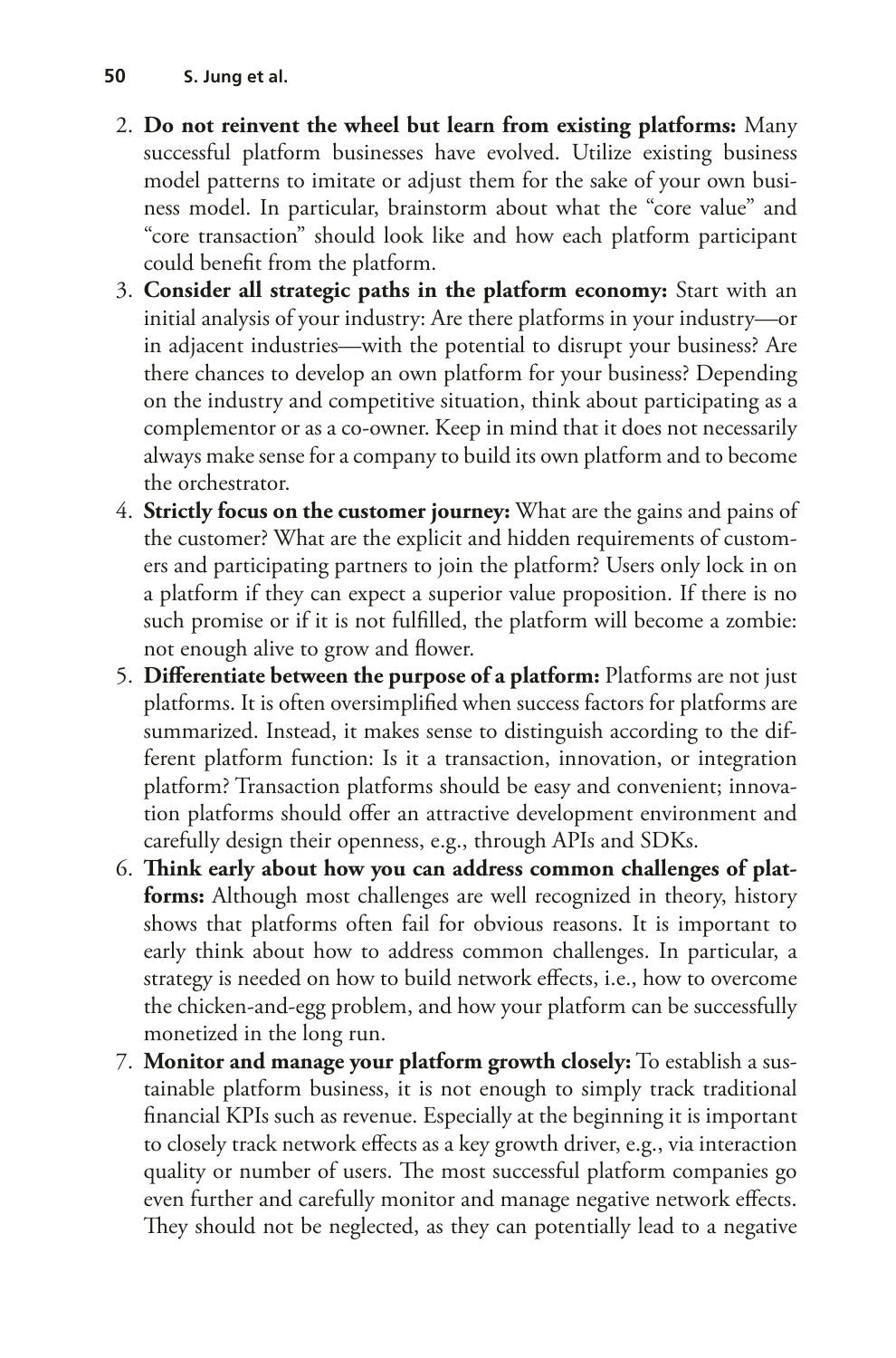vicious circle, e.g., if fraud or an information overload makes the platform increasingly unattractive.

- 8. **Tink big but prove yourself in a micro-market:** Since all platforms depend on network effects, a platform idea must have the potential to generate strong network efects. At the same time, a business idea should prove itself already as a prototype or in a small market. Most successful platforms took advantage of this thinking and started in micro-markets, with a geographical and/or product focus, and continued to expand from there once a critical mass had been reached.
- 9. **Tink both ecosystem and platform—especially for IoT:** At some point in time, to innovate, most of the successful platforms have expanded into adjacent industries, e.g., Apple moving into the health segment or Tencent moving into the payment segment. To achieve this mission, they are aiming to build strong ecosystems. Since IoT has become very diverse and complex, specifc domain knowledge is often needed. It is therefore important to also align with other companies in order to realize one common value proposition in your IoT platform ecosystem.
- 10. **Know the underlying dynamics when dealing with IoT platforms:** Compared to digital platforms, IoT platforms always rely on devices. To create a successful platform in the IoT, one must, therefore, fully understand the underlying product(s)—especially if one is not a manufacturer of the same devices. They also do not rely as much on network effects. IoT platforms, therefore, bring more stand-alone value to the platform. In addition, the role of data in IoT platforms, as a resource and a driver for network effects, needs to be clearly understood. This comes with both challenges, such as privacy and security concerns, but also many opportunities for building novel platform business.

#### **Success Factors for Developing Platforms**

- Understand the fundamentals of (your) platform business.
- Do not reinvent the wheel but learn from existing platforms.
- Consider all strategic paths in the platform economy.
- Strictly focus on the customer journey.
- Differentiate between the purpose of a platform: transaction, innovation, and integration.
- Think early about how you can address common challenges of platforms.
- Monitor and manage your platform growth closely.
- Think big but prove yourself in a micro-market.
- Think both ecosystem and platform—especially for industrial IoT.
- Learn about the underlying dynamics when dealing with IoT platforms.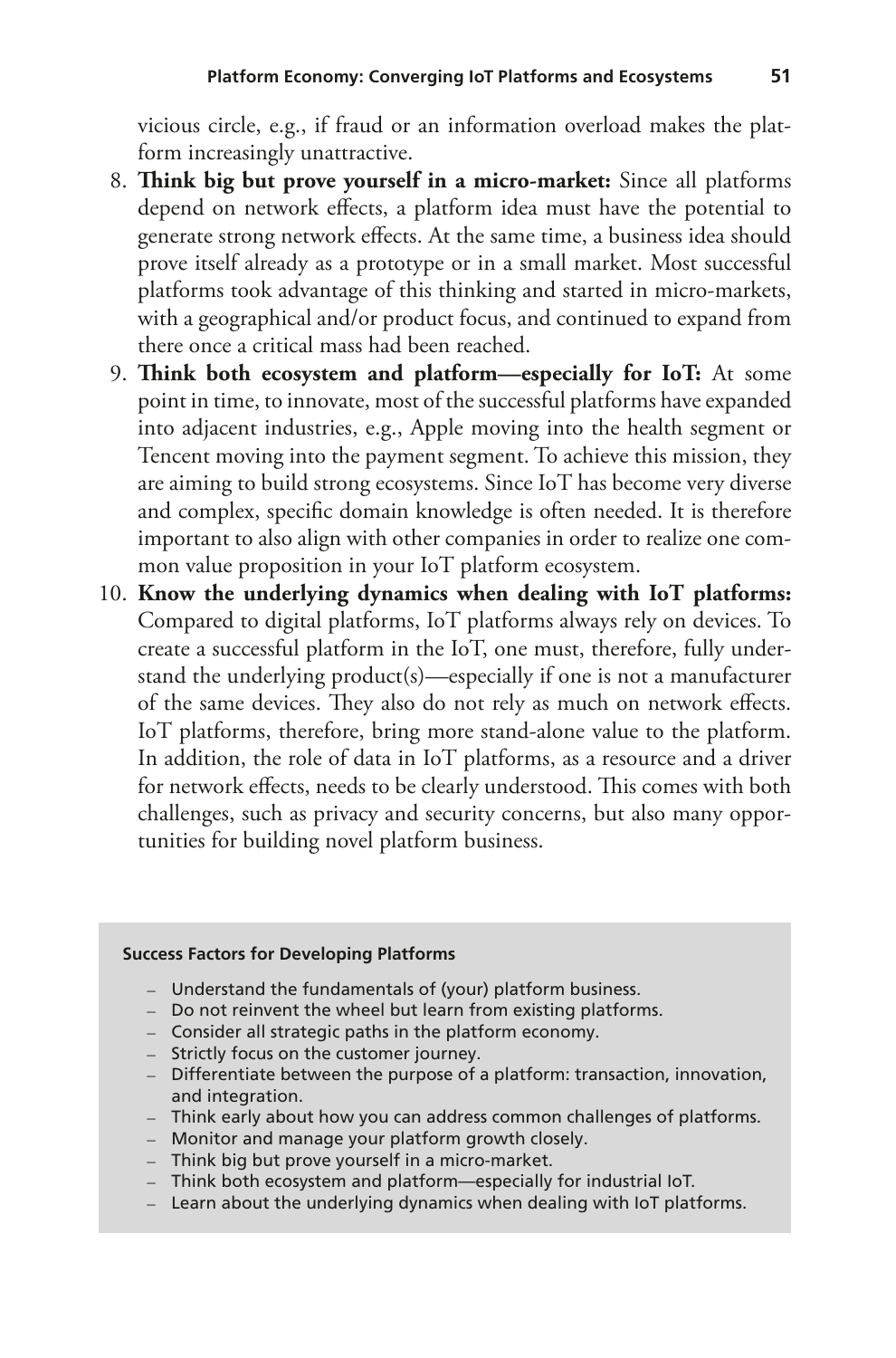### **References**

- <span id="page-17-3"></span>Adner R (2017) Ecosystem as structure. J Manag 43(1):39–58
- <span id="page-17-10"></span>Airbnb (2020) About us. <https://news.airbnb.com/about-us/>. Accessed 1 Sept 2020
- <span id="page-17-19"></span>Bartlett, J (2020) Security and Safety things opens app challenge for developers. Security.World. [https://security.world/security-and-safety-things-opens-app](https://security.world/security-and-safety-things-opens-app-challenge-for-developers/)[challenge-for-developers/.](https://security.world/security-and-safety-things-opens-app-challenge-for-developers/) Accessed 18 Apr 2020
- <span id="page-17-15"></span>Bosch.IO (2020a) Bosch IoT Suite service catalog. [https://developer.bosch-iot-suite.](https://developer.bosch-iot-suite.com/service-catalog/) [com/service-catalog/.](https://developer.bosch-iot-suite.com/service-catalog/) Accessed 1 Sept 2020
- <span id="page-17-18"></span>Bosch.IO (2020b) IoT use cases powered by AI.<https://bosch.io/use-cases/>. Accessed 1 Sept 2020
- <span id="page-17-12"></span>Caruso (2020a) Discover who we are and what we stand for. [https://www.caruso](https://www.caruso-dataplace.com/about/#shareholder)[dataplace.com/about/#shareholder](https://www.caruso-dataplace.com/about/#shareholder). Accessed 1 Sept 2020
- <span id="page-17-13"></span>Caruso (2020b) Success stories. [https://www.caruso-dataplace.com/success-stories/.](https://www.caruso-dataplace.com/success-stories/) Accessed 1 Sept 2020
- <span id="page-17-14"></span>Caruso (2020c) Tailored pricing. [https://www.caruso-dataplace.com/pricing/.](https://www.caruso-dataplace.com/pricing/) Accessed 1 Sept 2020
- <span id="page-17-11"></span>Chen M, Mao S, Liu Y (2014) Big data: a survey. Mobile Netw Appl 19(2):171–209
- <span id="page-17-8"></span>Cusumano MA, Gawer A, Yoffie DB (2019) The business of platforms: strategy in the age of digital competition, innovation, and power. Harper Business
- <span id="page-17-9"></span>Cusumano MA, Yoffie DB, Gawer A (2020) The future of platforms. Sloan Manag Rev 61(3):46–54
- <span id="page-17-16"></span>Eclipse Foundation (2020) Eclipse Hono. [https://projects.eclipse.org/projects/iot.](https://projects.eclipse.org/projects/iot.hono) [hono.](https://projects.eclipse.org/projects/iot.hono) Accessed 1 Sept 2020
- <span id="page-17-17"></span>Falk S, Riemensperger F (2019) Three lessons from Germany's platform economy. MIT Sloan Manag Front. [https://sloanreview.mit.edu/article/three-lessons-from](https://sloanreview.mit.edu/article/three-lessons-from-germanys-platform-economy/)[germanys-platform-economy/.](https://sloanreview.mit.edu/article/three-lessons-from-germanys-platform-economy/) Accessed 1 Sept 2020
- <span id="page-17-6"></span>Fleisch E, Weinberger M, Wortmann F (2014) Geschäftsmodelle im Internet der Dinge. HMD Praxis Der Wirtschaftsinformatik 51:812–826
- <span id="page-17-1"></span>Gawer A, Cusumano MA (2014) Industry platforms and ecosystem innovation. J Prod Innov Manag 31(3):417–433
- <span id="page-17-7"></span>Iansiti M, Lakhani KR (2014) Digital ubiquity How connections, sensors, and data are revolutionizing business. Harv Bus Rev 92(11)
- <span id="page-17-2"></span>Iansiti M, Levien R (2004) Strategy as ecology. Harv Bus Rev 82(3):68–72
- <span id="page-17-4"></span>Jacobides MG, Cennamo C, Gawer A (2018) Towards a theory of ecosystems. Strateg Manag J 39(8):2255–2276
- <span id="page-17-0"></span>Parker G, Van Alstyne M, Choudary SP (2016) Platform revolution. W.W. Norton, New York
- <span id="page-17-5"></span>Porter ME, Heppelmann JE (2014) Smart, connected products are transforming competition. Harv Bus Rev 92(11):64–88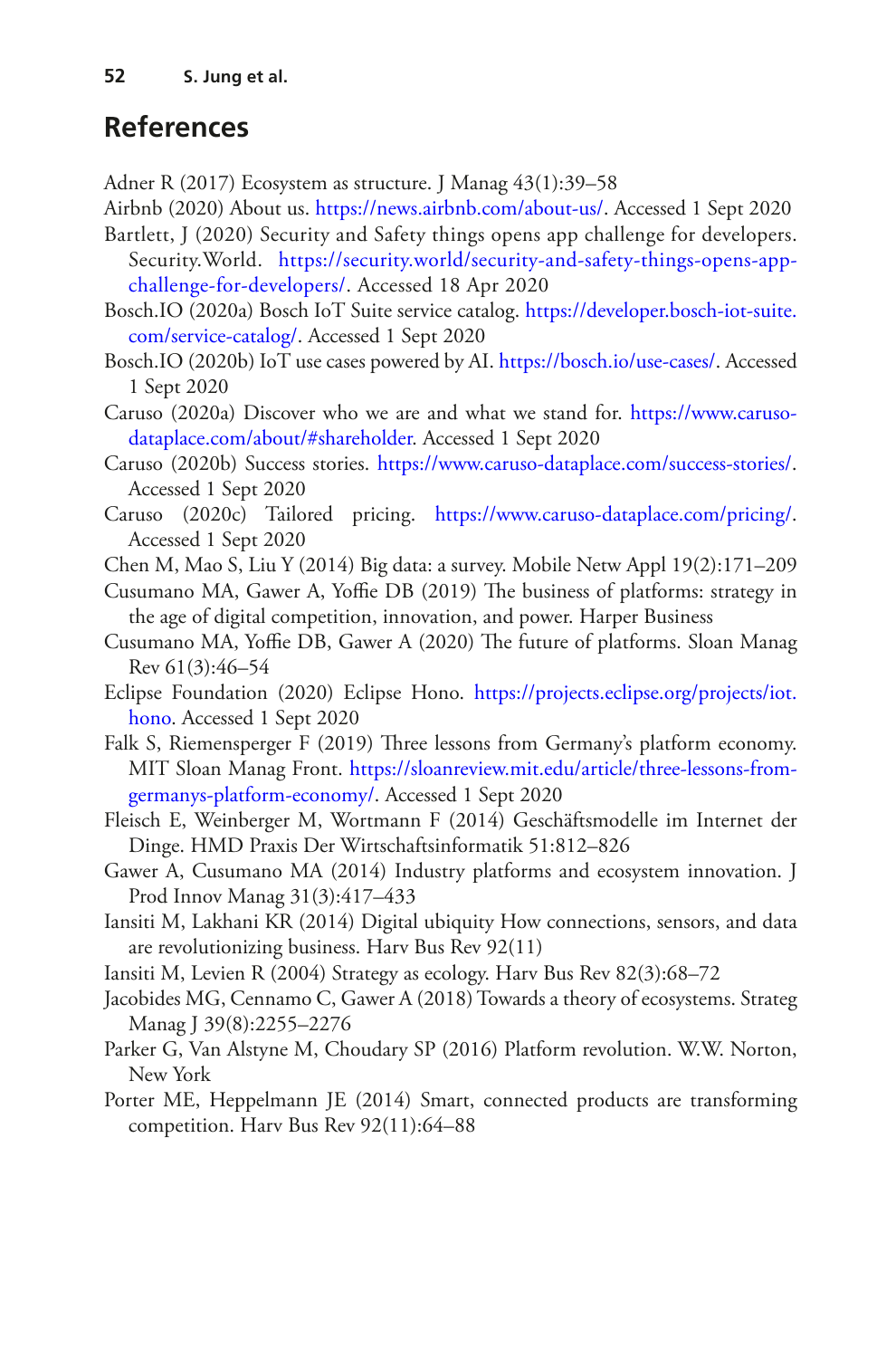- <span id="page-18-0"></span>Price Waterhouse Coopers (2020) Global top 100 companies by market capitalisation. [https://www.pwc.com/gx/en/audit-services/publications/assets/global](https://www.pwc.com/gx/en/audit-services/publications/assets/global-top-100-companies-june-2020-update.pdf)[top-100-companies-june-2020-update.pdf.](https://www.pwc.com/gx/en/audit-services/publications/assets/global-top-100-companies-june-2020-update.pdf) Accessed 8 Sept 2020
- <span id="page-18-1"></span>Rochet JC, Tirole J (2003) Platform competition in two-sided markets. J Eur Econ Assoc 1(4):990–1029
- <span id="page-18-6"></span>SAST (2020a) Application store. [https://store.securityandsafetythings.com/shop/](https://store.securityandsafetythings.com/shop/catalog/c/main) [catalog/c/main](https://store.securityandsafetythings.com/shop/catalog/c/main). Accessed 1 Sept 2020
- <span id="page-18-5"></span>SAST (2020b) Security and safety things brings growing IoT platform for security cameras to CES 2020. [https://www.securityandsafetythings.com/news/press](https://www.securityandsafetythings.com/news/press-release-january-2020)[release-january-2020](https://www.securityandsafetythings.com/news/press-release-january-2020). Accessed 7 Jan 2020
- <span id="page-18-4"></span>Statista (2020) Number of active apps from the Apple App Store 2008-2020. [https://](https://www.statista.com/statistics/268251/number-of-apps-in-the-itunes-app-store-since-2008/) [www.statista.com/statistics/268251/number-of-apps-in-the-itunes-app-store](https://www.statista.com/statistics/268251/number-of-apps-in-the-itunes-app-store-since-2008/)[since-2008/.](https://www.statista.com/statistics/268251/number-of-apps-in-the-itunes-app-store-since-2008/) Accessed 1 Sept 2020
- <span id="page-18-2"></span>van Alstyne MW, Parker G, Choudary SP (2016) Pipelines, platforms, and the new rules of strategy. Harv Bus Rev 94(4):54–62
- <span id="page-18-3"></span>Zhu F, Iansiti M (2019) Why some platforms thrive and others don't. Harv Bus Rev 97(1):118–125

**Sven Jung** is a PhD candidate at the Institute of Technology Management at the University of St. Gallen. He is part of the Bosch IoT Lab, a cooperation between the Bosch Group, University of St. Gallen and ETH Zurich, where he investigates (IoT) platform strategies and platform business models. Sven holds a Master's degree in Finance and Strategic Management from Copenhagen Business School and a Bachelor's degree in Business Administration from the University of St. Gallen. During his studies, he worked for a leading management consultancy, a biotech startup and an investment bank advising technology start-ups.

**Felix Wortmann**, Prof. Dr., is Assistant Professor of Technology Management at the University of St. Gallen. He is also the Scientifc Director of the Bosch IoT Lab, a cooperation between the Bosch Group, University of St. Gallen, and ETH Zurich. Felix Wortmann has published more than 100 publications and is among the top 5% of all scientists in business administration in the German-speaking countries (Wirtschaftswoche 2019). His research interests include the Internet of Things, machine learning, blockchain, and business model innovation in manufacturing, mobility, healthcare, and energy. From 2006 to 2009 he worked as an assistant to the executive board of SAP. After studying information systems, Felix Wortmann received his PhD in Management from the University of St. Gallen in 2006.